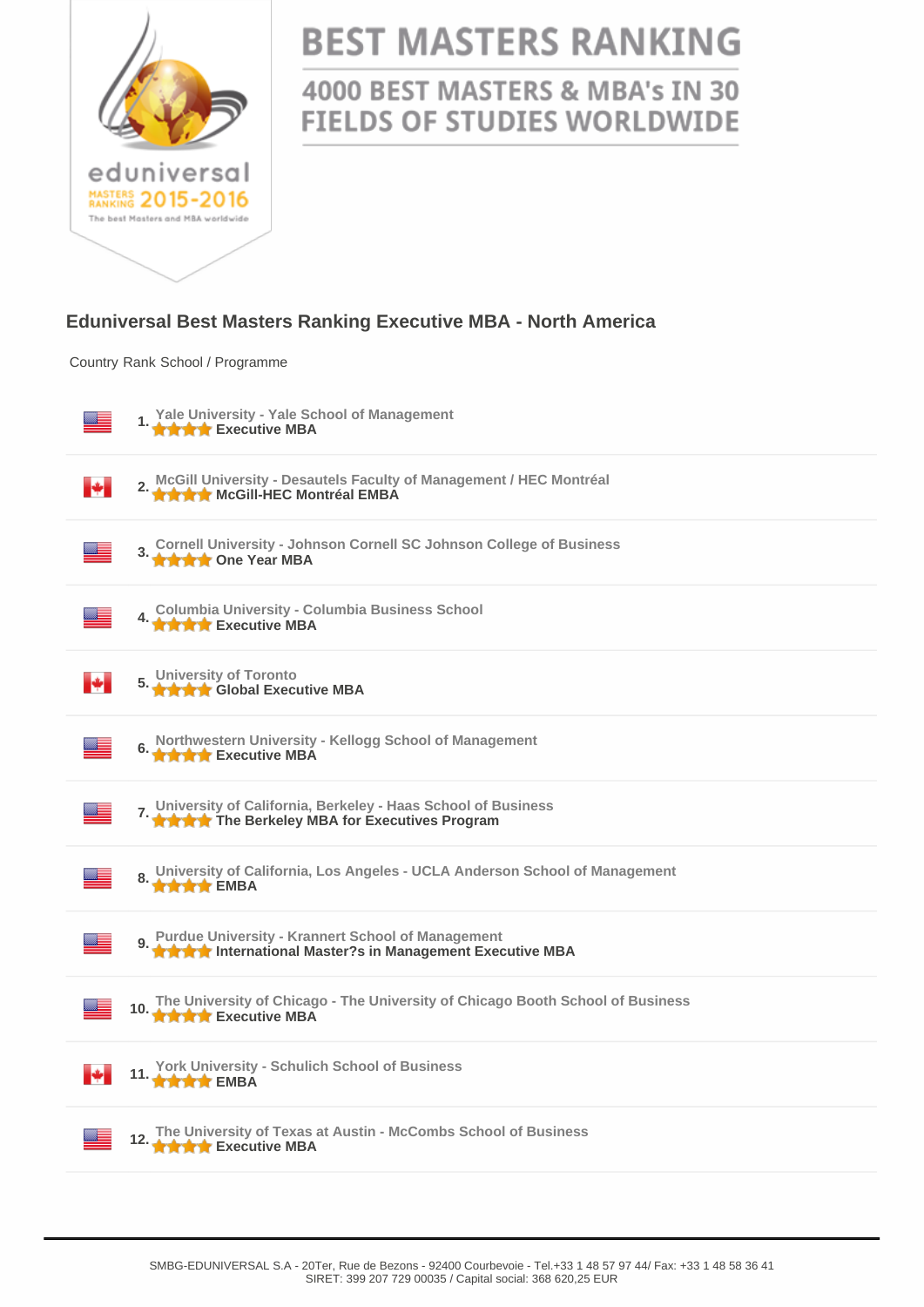| eduniversal<br>NASTERS 2015-2016<br>The best Masters and<br>MRA worldwide |
|---------------------------------------------------------------------------|
|                                                                           |
| 13. Concordia Univer<br>Н                                                 |

## **BEST MASTERS RANKING**

## 4000 BEST MASTERS & MBA's IN 30 **FIELDS OF STUDIES WORLDWIDE**

| 13. Concordia University - John Molson School of Business<br>13. A A A John Molson Executive MBA<br>м                                                                   |
|-------------------------------------------------------------------------------------------------------------------------------------------------------------------------|
| <b>Georgetown University and ESADE Business School</b><br>14. Secretary Global Executive MBA                                                                            |
| 15. Emory University<br>15. The Executive MBA                                                                                                                           |
| 16. Boston University - Questrom School of Business<br>16. A A A Executive MBA                                                                                          |
| 17. Pennsylvania State University - Smeal College of Business<br>17. A A A Executive MBA                                                                                |
| University of Michigan - Ross School of Business<br>18. However, Committee of the Evening MBA                                                                           |
| 19. University of Virginia - Darden Graduate School of Business<br>19. A A EMBA                                                                                         |
| University of North Carolina at Chapel Hill<br>20.<br><b>★★★★</b> Evening MBA                                                                                           |
| 21. Queens University - Smith School of Business<br>21. A A A Accelerated MBA<br>ю                                                                                      |
| Université du Québec À Montréal<br>22. Université du Quebec A montrou.<br>22. Le La MBA pour cadres, cheminement général (offered in Montreal, Canada)                  |
| University of California, Davis - UC Davis, Graduate School of Management<br><del>★★★★</del> UC Davis MBA programs in Sacramento and San Francisco Bay Area (part-time) |
| 24. Rutgers Business School ? Newark and New Brunswick<br><b>THE RUIDERS Executive MBA Program</b>                                                                      |
| University of Washington - Foster School of Business<br>★★★★ Evening MBA Program                                                                                        |
|                                                                                                                                                                         |
| The Ohuo State University - Fisher College of Business<br>26.<br>★★★★ MBA for Working Professionals                                                                     |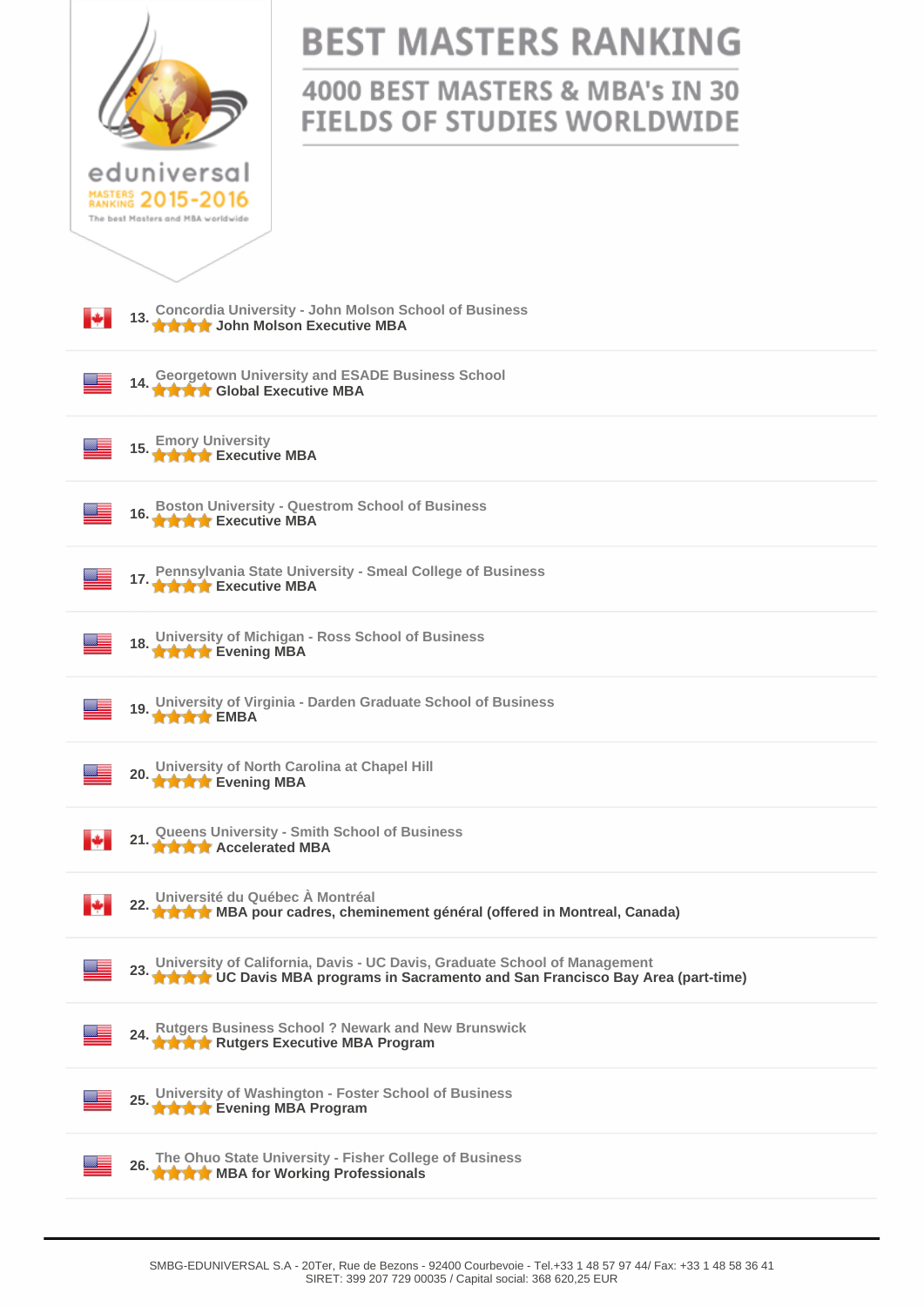| eduniversal<br>MASTERS 2015-2016<br>The best Masters and MBA worldwide                                                     | <b>BEST MASTERS RANKING</b><br>4000 BEST MASTERS & MBA's IN 30<br><b>FIELDS OF STUDIES WORLDWIDE</b> |  |
|----------------------------------------------------------------------------------------------------------------------------|------------------------------------------------------------------------------------------------------|--|
|                                                                                                                            | 27. University of Texas at Dallas - Naveen Jindal School of Management                               |  |
| 28.<br><b>The Professional MBA</b>                                                                                         | University of Louisville - College of Business                                                       |  |
| University of Ottawa<br>A A A Executive MBA<br>29.                                                                         |                                                                                                      |  |
| George Washington University - The George Washington University School of Business<br>30. Sevi ye Francessional MBA (Flex) |                                                                                                      |  |
| University of Southern California - Marshall School of Business<br>31. <b>A A Executive MBA</b> program                    |                                                                                                      |  |
| Pace University - Lubin School of Business<br>$\bullet \bullet \bullet$ EMBA                                               |                                                                                                      |  |
| Case Western Reserve University - Weatherhead School of Management<br><b>t t t</b> EMBA                                    |                                                                                                      |  |
| Washington University in Saint Louis - John M. Olin Business School<br>34.<br><b>THE EXecutive MBA</b>                     |                                                                                                      |  |
| 35. University of Colorado at Boulder - Leeds School of Business<br>A Levening MBA Program                                 |                                                                                                      |  |
| 36. Auburn University- Raymond J. Harbert College of Business<br><b>THE EXECUTIVE MBA Program</b>                          |                                                                                                      |  |
|                                                                                                                            | 37. University of California, Irvine - The Paul Merage School of Business<br>37. A A Executive MBA   |  |
| <b>Saint Joseph's University</b><br><b>THE Executive MBA</b>                                                               |                                                                                                      |  |
| 39. Rochester Institute of Technology<br>39. <b>The Executive MBA, On Campus</b>                                           |                                                                                                      |  |
| University of Rochester - Simon Business School<br>40.<br><b>THE Professional MBA</b>                                      |                                                                                                      |  |
|                                                                                                                            |                                                                                                      |  |